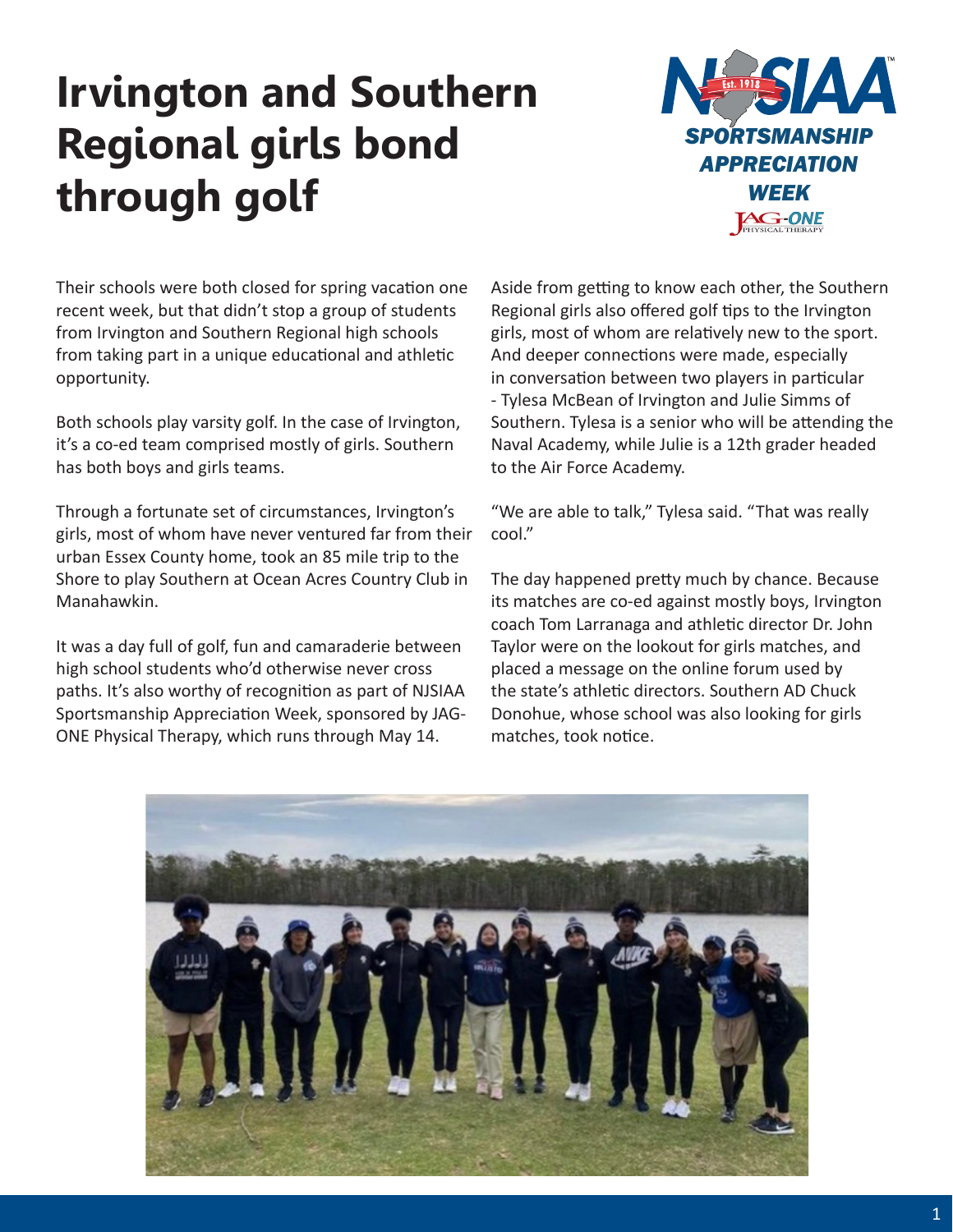He consulted with his girls golf coach, Jeff Reilly, and both agreed that the match would be a great idea. With both schools on vacation at the same time, it became even more of a no-brainer.

"Basically, I have 17 girls on my golf team this year," Taylor said. "The Super Essex Conference doesn't sponsor girls golf. Not enough schools have it. I've created posts looking for girls-only matches, but most schools in the Big North or Shore Conference that have girls golf teams already have full schedules. Chuck and I got to talking, and he said Southern had an opening."

From that connection, what followed was a memorable day for all who participated.

"It was new and different and we had a lot of fun," McBean said. "They were super nice. They were really friendly, and were pretty cool. They helped us a lot with the course. We were all girls, out on the course playing golf and having fun."

"It was a really fun experience," said Southern Regional senior Mary Kate Reilly. "We've all had different experiences in golf. They were less experienced than us, but it was super-fun learning with them and helping them with the game. To me, it was more about making friends. The girl I was playing with is going to the Naval Academy, so I thought that was very cool. We were also talking, and comparing our schools and golf experiences. And then after we finished, when we started taking pictures and talking with each other, we all got close again and it was really fun."

Southern's Maddie Beirne is a sophomore, so her high school experiences so far have been mostly local.

"I'm only a sophomore, so I've only played X amount of schools," she said. "To see a new school was nice, getting to know new girls and see other golfers. It was really fun. We helped them out, but we also learned from them. It was nice getting to know other girls and help them with a sport that we love to do."

McBean, who previously played baseball, is in her second year of playing golf, and is loving it.

The chance to play a match in an unfamiliar environment only deepened her appreciation.

"I really enjoy everything about golf," she said. "It's something you can do forever. That day we were a little nervous, but coach just told us to go there, have fun and meet new people. Once we got there, everyone was so nice and welcoming, so we just said 'Let's do it' and we had a great time."

Those feelings were echoed by Ashley Rodriguez, her Irvington teammate.

"We played with girls who were really cool and fun to play with," she said. "We also never played a course like that with holes on the water. We had also never gone that far. It was more than an hour drive. It was nice seeing how they played. The girls we played against were good, and we usually play against guys. Playing an all-girls team was a good experience, because we mostly see dominant males as the other team."



The day went so well that the coaches have spoken about a return match, possibly at Weequahic Park in Newark, next spring.